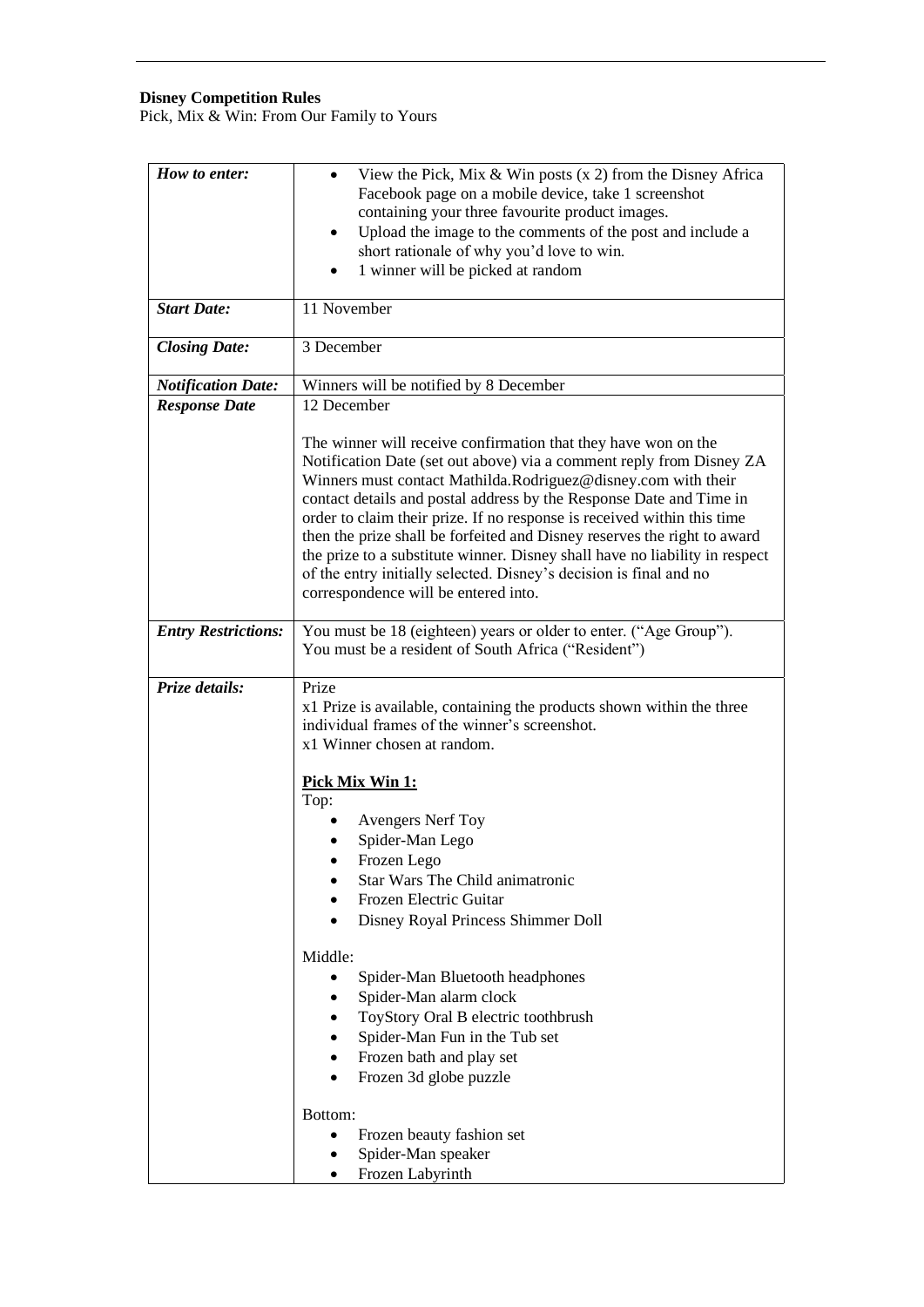|                          | Frozen 365 Stories Treasury<br>$\bullet$                                  |
|--------------------------|---------------------------------------------------------------------------|
|                          | Disney Royal Princess Shimmer Doll                                        |
|                          | Lego Infinity Saga                                                        |
|                          |                                                                           |
|                          |                                                                           |
|                          |                                                                           |
|                          | Pick Mix win 2:                                                           |
|                          |                                                                           |
|                          | <b>TBC</b>                                                                |
|                          |                                                                           |
|                          |                                                                           |
|                          | <b>RESTRICTIONS</b>                                                       |
|                          | Prize offer is subject to Disney verifying the entry, the winner(s) being |
|                          | eligible for the prize and meeting all the competition criteria.          |
|                          | • Prize must be confirmed by 13 December.                                 |
|                          | • The prize is non-transferrable.                                         |
|                          |                                                                           |
| <b>Winner Selection:</b> | Winning entries will be selected from all valid and correct entries       |
|                          | received by the Close Date and Time.                                      |
|                          |                                                                           |
| Prize Fulfilment:        | Best endeavours will be made to ensure that you receive your prize        |
|                          | within 60 days of acceptance however due to current restrictions on       |
|                          | delivery there may be a delay in you receiving your prize.                |
|                          |                                                                           |
|                          | * If you are selected as a winner, please ensure your contact details are |
|                          | shared when claiming the prize including delivery address and contact     |
|                          | phone number                                                              |
| <b>Customer</b>          | If you have any questions please contact or                               |
| Services/                | Mathilda.rodriguez@disney.com                                             |
| <b>Contact Details:</b>  |                                                                           |

# **General Terms & Conditions**

The Promoter is The Walt Disney Company Africa, 1<sup>st</sup> floor, 16 Fricker Road, Illovo, Johannesburg, 2196. If you have any questions please contact mathilda.rodriguez@disney.com

## **BY PARTICIPATING YOU AGREE TO THE REQUIREMENTS SET OUT IN ALL PROMOTIONAL MATERIALS AND THE FOLLOWING GENERAL TERMS AND CONDITIONS**.

### TERMS AND CONDITIONS FOR DISNEY COMPETITIONS

- 1. These are the standard terms and conditions ("Terms and Conditions") for the competition (the "Competition") conducted by The Walt Disney Company Africa Proprietary Limited, (company registration number: 1997/000014/07) with registered offices at 16 Fricker Road, Illovo, Johannesburg, 2196, South Africa (the "Organizer", "DISNEY" or "We"). These Terms and Conditions should be read together with the competition rules ("Competition Rules"), set forth below. In the event of a conflict between the Competition Rules and these Terms and Conditions, the provisions of the Competition Rules will prevail.
- 2. Your entry into the Competition and/or your acceptance of a prize (in the event that you win a prize) constitutes your binding acceptance of the Terms and Conditions on behalf of yourself.
- 3. The Competition is not open to: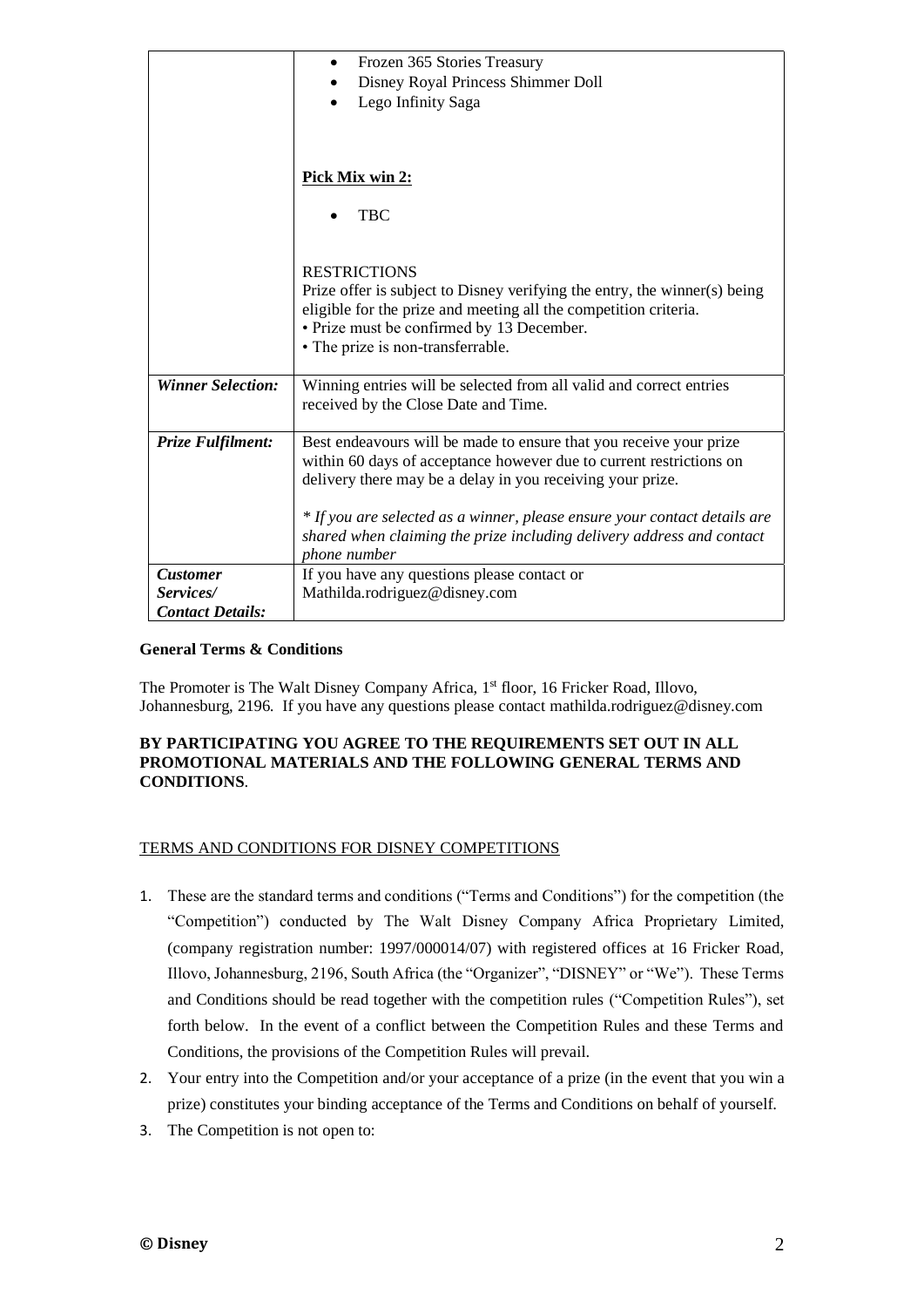- 3.1 directors, members, partners, agents, employees or consultants of the Organizer, its Affiliates, as specified here below, or any supplier of goods or services in connection with the Competition;
- 3.2 the spouse, life partner, business partner or associate, or the natural or adopted parent, child, or sibling, of any of the persons specified in 3.1 above; and
- 3.3 entrants not residing in South Africa.
- 4. For purposes hereof, "Affiliate" means the The Walt Disney Company Limited, The Walt Disney Company Africa PTY Limited, Fox, FNG, National Geographic, 21CF (21st Century Fox) group of companies, our partners, and distributors of channels, co promoters, sponsors of this Competition, our subsidiaries, and their subsidiaries and respective holding companies, the subsidiaries of their holding companies, and their directors, officers, employees, agents and representatives.
- 5. Unless otherwise specified in the Competition Rules, you may only enter this Competition once before the closing date.
- 6. You may not participate in or win this Competition if you have won a competition promoted by us within the past 3 (three) months. You will be eligible to participate in a competition promoted by us after the expiry of 3 (three) months after the date on which you won the last competition.
- 7. If you use a mobile phone for entry into the Competition, the data or airtime costs will be charged at the prevailing rates, which may vary from time to time. "Free" minutes under a cellphone contract do not apply.
- 8. It is your responsibility to ensure that your entry is received by us prior to the closure of the Competition. Any entries which are not received by us prior to the closure of the Competition will not be eligible to participate, regardless of the reason for the late entry. We and our Affiliates are not responsible for any entries which are not received by us, in the format described in the Competition Rules, whether timeously or at all, regardless of the cause thereof. Without limitation, we and our affiliates are not responsible for any problems or technical malfunction of any telephone network or lines, computer on-line systems, servers, or providers, computer hardware or software failure or malfunction, traffic congestion (whether physical, or on the Internet, telephone lines or at any service provider, website or other device or medium), or any combination thereof, or any other technical or other problems.
- 9. We and our Affiliates are not responsible for any injury or damage to your or any other person's property including but not limited to, computer, mobile telephone or other device used by you to enter into, or obtain any materials related to, the Competition.
- 10. It is your responsibility to ensure that any information which you provide to us is accurate, complete and up to date.
- 11. Any costs or expenses which you may incur other than in respect of those items specifically included in a prize are for your own account. We and our Affiliates will not be responsible for any costs or expenses which you, or your partner (if applicable), incur during and for purposes of your entry into the Competition and your acceptance and/or use of a prize.
- 12. We and our Affiliates do not make any representations or give any warranties, whether expressly or implied, as to a prize, and in particular, but without limitation, make no representations and give no warranty that –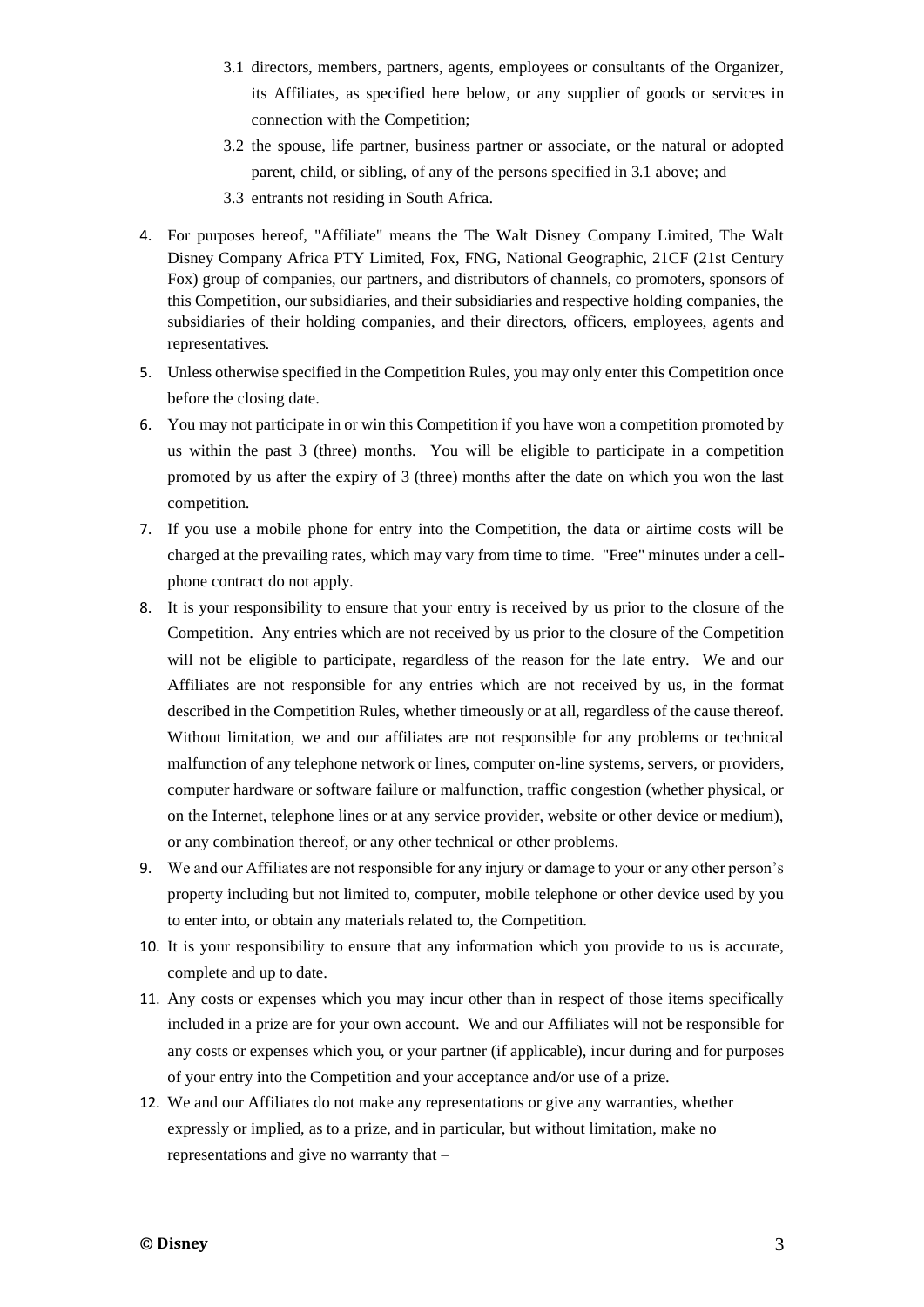- 12.1 your entry or participation in the Competition will necessarily result in you winning a prize;
- 12.2 a prize, or any aspect thereof, will meet your, or, if applicable, your partner's, requirements, preferences, standards or expectations; or
- 12.3 a prize, or any aspect thereof, will be satisfactory, punctual, free from defects, safe or reliable.
- 13. We and our Affiliates will not be responsible for any harm, damage, loss or claim relating to the provision of any element of a prize or any changes to a prize that may be made at any time and you accordingy indemnify us from any claim for loss suffered.
- 14. Prizes are not transferable and may not be deferred, changed or exchanged for cash or any other item.
- 15. You may not win a prize if it is unlawful for us to supply such a prize to you. If you do win such a prize, you will forfeit it.
- 16. You must possess whatever documents and permissions that may be required in order to accept and use a prize, which documents and permissions must remain valid in such minimum form and for such minimum period after the prize date as may be required by the relevant authorities.
- 17. The winners will be notified by means of the contact details provided to us. If we are, or a third party supplier is, unable to contact a winner within one (1) working day or if the winner is unable to collect the prize within 2 (two) days, the winner will forfeit the prize and the Organizer reserves the right to select a new winner under the same conditions. By entering this Competition you consent to your personal data being transferred to DISNEY and its Affiliates for prize fulfilment only. The data protection policy is available at the following link: [https://disney.co.za/com/info/privacy-policy.](https://disney.co.za/com/info/privacy-policy)
- 18. We may invite you to be present when the prize winners are determined or announced, to participate in any of our marketing activities, to appear in person in the electronic media and/or the print media, and/or to endorse, promote or advertise any of our goods or services, for which no fee, royalty or other compensation will be payable. You may decline such an invitation.
- 19. We may publish names of the participants and winners on any of our communication platforms.
- 20. We may use, exploit, show, edit and modify the videos and the pictures you will send in occasion of the Competition, without any fee to be charged to the Organizer and/or its Affiliates. Therefore, by entering this Competition you hereby expressly assign the Organizer and/or its Affiliates the right to use your name, image, voice and performance included in the videos or pictures sent to the Organizer, worldwide, in perpetuity and for free for the promotion of the Competition.
- 21. We may require you to provide us with such additional information and documentation as we may reasonably require processing, confirming and facilitating your acceptance and/or use of a prize. If you refuse to provide us with the requested information or documentation within 1 (one) day, you will forfeit the prize.
- 22. In the event that you win a prize provided by a third party supplier, the supplier will contact you to arrange the collection thereof. In this regard, you must collect the prize at the time and date arranged with the supplier of the prize. All correspondence regarding the prize must be directed at the supplier of the prize. DISNEY will not be responsible for any further correspondence, harm, damage, loss or claim relating to the provision of any element of the prize.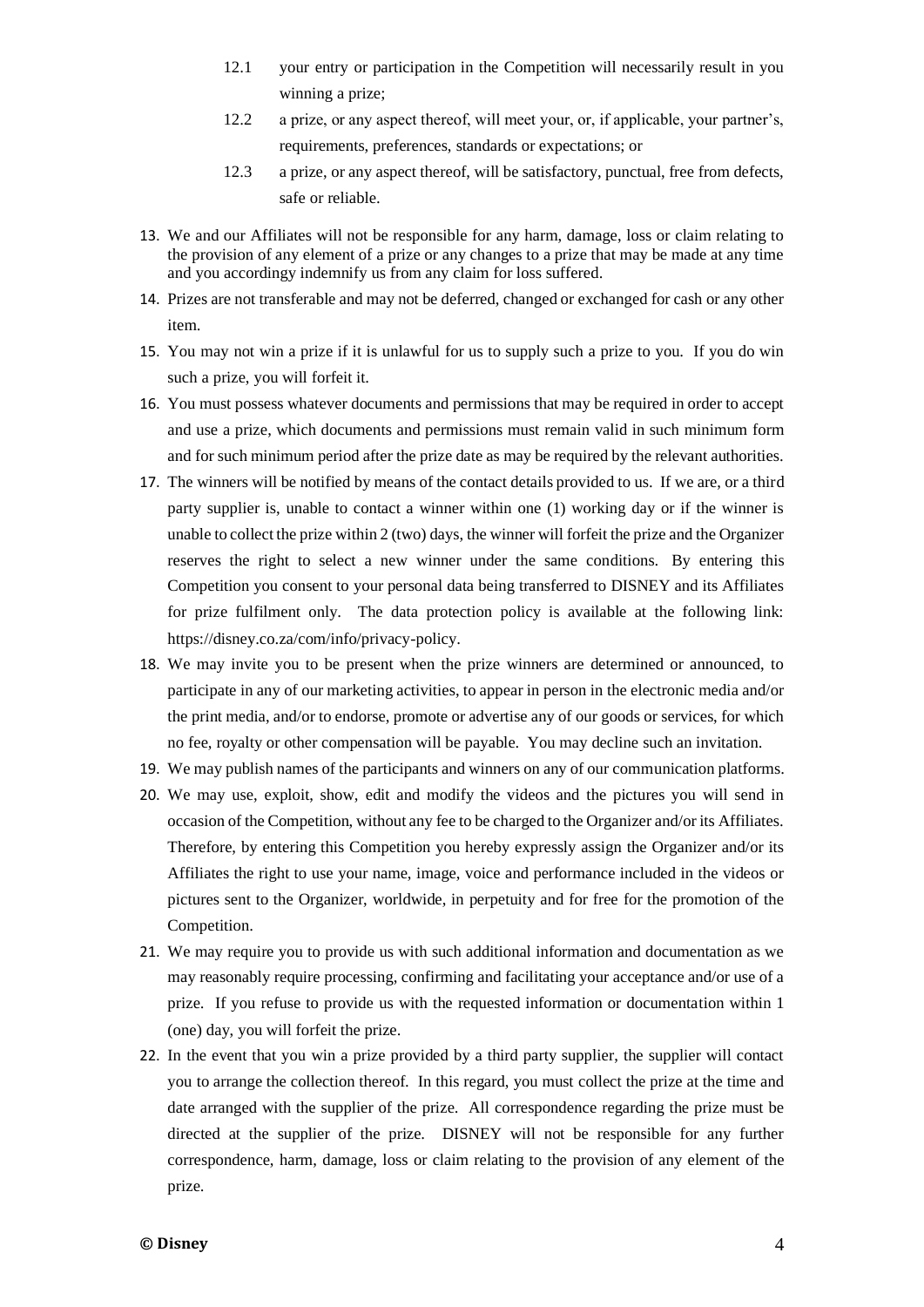- 23. We and our third party suppliers, as the case may be, reserve the right to vary, postpone, suspend, or cancel the Competition and any prizes, or any aspect thereof, without notice at any time, for any reason which we deem necessary. In the event of such variation, postponement, suspension or cancellation, you agree to waive any rights, interests and expectations that you may have in terms of this Competition and acknowledge that you will have no recourse against us, our Affiliates and third party suppliers.
- 24. You agree that your participation in the Competition, and your acceptance and/or use of a prize, or any aspect thereof, is at your own risk.
- 25. We and our Affiliates will not be responsible, and disclaim all liability, for any loss, liability, injury, expense or damage (whether direct, indirect, incidental, punitive or consequential) of any nature, whether arising from negligence or any other cause, which is suffered by your participation in the Competition or the acceptance and/or use by you, of any prize, or by any action taken by us or any of our Affiliates in accordance with the Terms and Conditions. In the event that liability cannot be excluded in law, any claim for damages shall be limited to direct damages and shall not exceed R 20 000.00 (twenty thousand Rand).
- 26. You, and in the event of your death, your family, dependants, heirs, assignees or any other beneficiaries of your estate, indemnify and hold us and our affiliate harmless against any claim by you, or your partner (if applicable), (whether direct, indirect, incidental, punitive or consequential) of any nature, whether arising from negligence or any other cause, relating to any injury, loss, liability, expense and/or damage which you may suffer, howsoever arising, in relation to your entry into this Competition and/or acceptance and/or use by you of a prize.
- 27. You acknowledge that the acceptance and use of a prize is subject to the provison that
	- 27.1 all of the Terms and Conditions will apply to you, and you agree to be bound and comply, and will continue to comply, therewith;
	- 27.2 you indemnify and hold us and our Affiliates harmless against any claim or any third party in the event that you suffer any loss or damage pursuant to your acceptance and/or use of a prize.
- 28. If you fail to comply with any of the Terms and Conditions, then without prejudice to any other remedy which we may have, –
	- 28.1 you will be automatically disqualified and you will forfeit the prize/s (in the event that you have already won a prize);
	- 28.2 you will pay us for any loss or damage incurred by us directly or indirectly as a result of your (or, if applicable, your partner's) non compliance, including all of our legal costs (including attorney and own client costs) which we may incur in taking any steps pursuant to your (or your partner's) non-compliance; and
	- 28.3 you indemnify and hold us and our Affiliates harmless against any claim by any person, (whether direct, indirect, incidental, punitive or consequential) of any nature, whether arising from negligence or any other cause, relating to any death, injury, loss and/or damage which may be suffered howsoever arising in relation to your failure (or that of your partner, if applicable) to comply therewith.
- 29. The Competition is governed by all all applicable laws, regulations, governmental rules, guidelines and codes relating to bribery and corruption, including without limitation applicable Foreign Corrupt Practices Act legislation, US Securities and Exchange Commission legislation